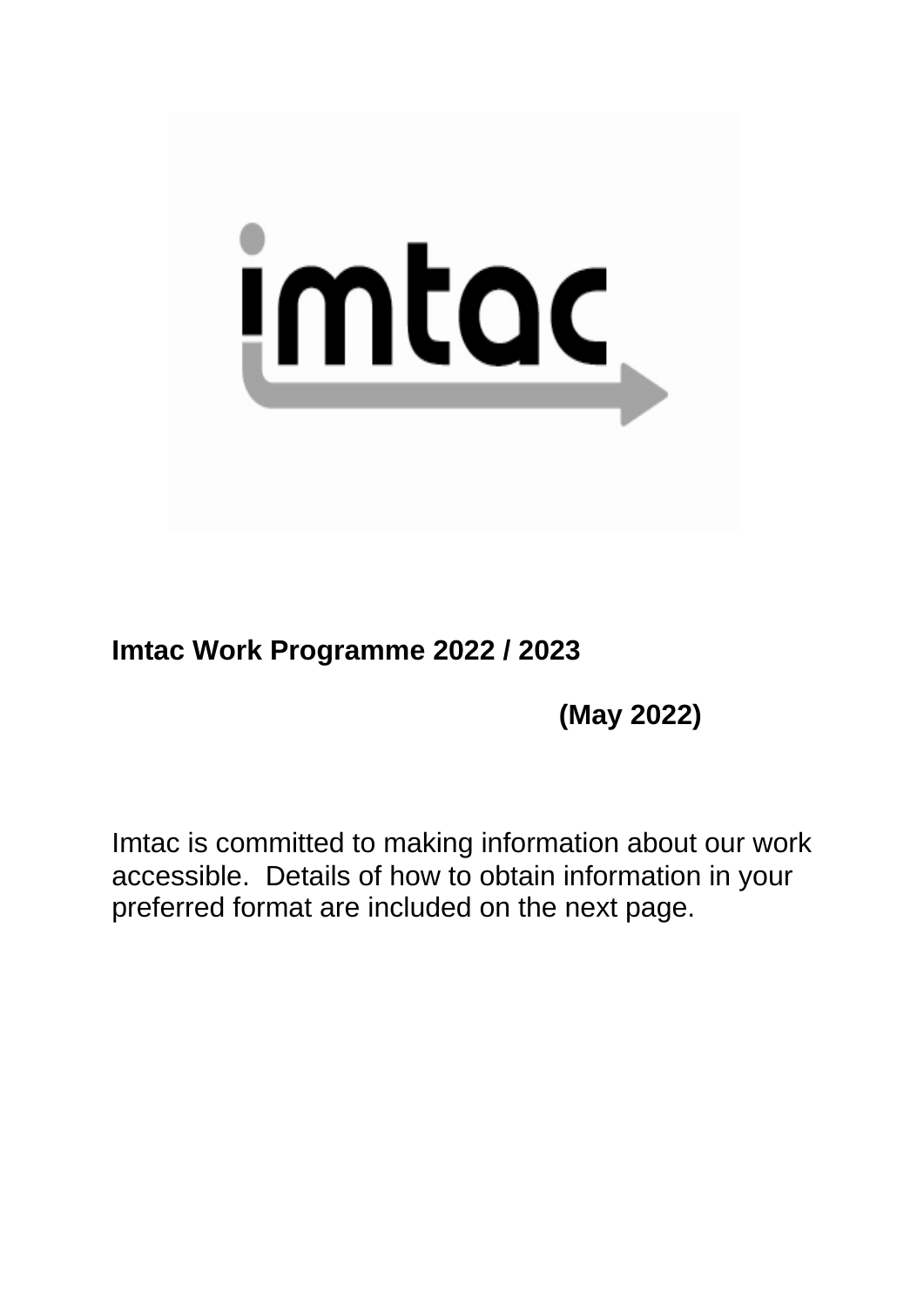### **Making our information accessible**

As an organisation of and for Deaf people, disabled people and older people Imtac recognises that the way information is provided can be a barrier to accessing services and participation in public life. We are committed to providing information about our work in formats that best suit the needs of individuals.

All our documents are available in hard copy in 14pt type size as standard. We also provide word and pdf versions of our documents on our website – [www.imtac.org.uk.](http://www.imtac.org.uk/) In addition, we will provide information in a range of other formats. These formats include:

- Large print
- Audio versions
- Braille
- Electronic copies in PDF or word
- Easy read
- Information about our work in other languages

If you would like this publication in any of the formats listed above or if you have any other information requirements, please contact:

Michael Lorimer **Imtac** Titanic Suites 55-59 Adelaide Street Belfast BT2 8FE

Telephone/Textphone: 028 9072 6020 Email: [info@imtac.org.uk](mailto:info@imtac.org.uk) Website: [www.imtac.org.uk](http://www.imtac.org.uk/) Twitter: @ImtacNI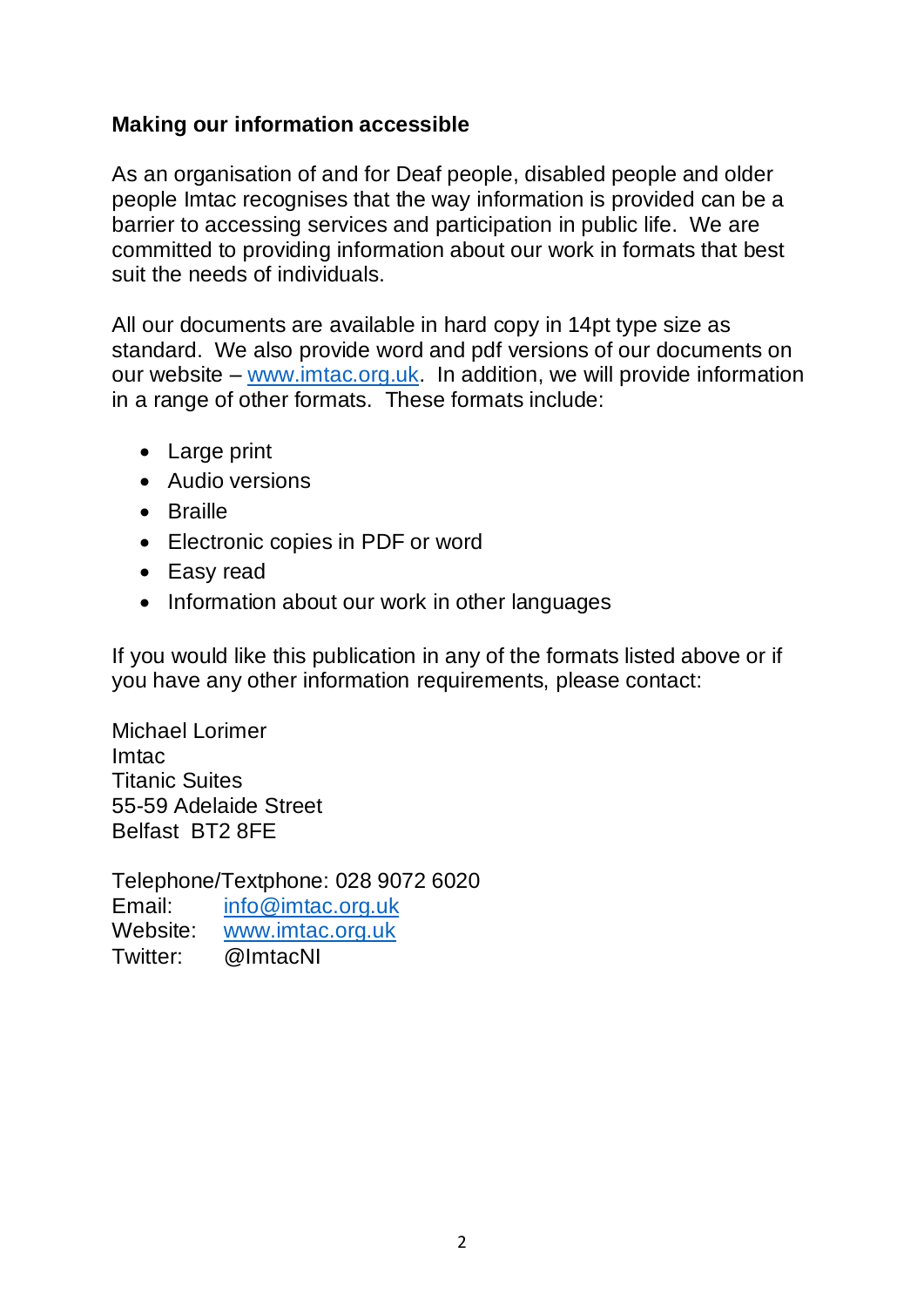# **About Imtac**

The Inclusive Mobility and Transport Advisory Committee (Imtac) is a committee of disabled people and older people as well as others including carers and key transport professionals. Its role is to advise Government and others in Northern Ireland on issues that affect the mobility of Deaf people, disabled people and older people.

The aim of Imtac is to ensure that Deaf people, disabled people and older people have the same opportunities as everyone else to travel when and where they want.

Imtac receives support from the Department for Infrastructure (herein after referred to as the Department).

# **About this Work Programme**

The role of Imtac was defined in the Accessible Transport Strategy (ATS) 2015 published in 2005. The ATS required Imtac to publish a work programme each year "detailing such transport matters that affect older people and people with disabilities [disabled people] as the Committee thinks appropriate."

# **Work Programme priorities 2022 / 23**

For the past two years the priority for our work has been supporting Deaf people, disabled people, older people and our partners in Government and the transport sector in responding to the issues created by COVID-19. Everyone hopes that the worst impacts of the pandemic are now behind us and with this in mind the focus of our work programme for the coming year centre on three key priorities:

- Ensuring we have a recovery plan from the pandemic that benefits everyone in society
- Ensuring the response to climate change means a just transition to Net Zero
- Ensuring we prioritise Deaf people, disabled people, older people and carers when responding to the cost-of-living crisis

Over the past year we have developed a paper setting out our vision of a new approach to travel, our streets and places. The paper sets out four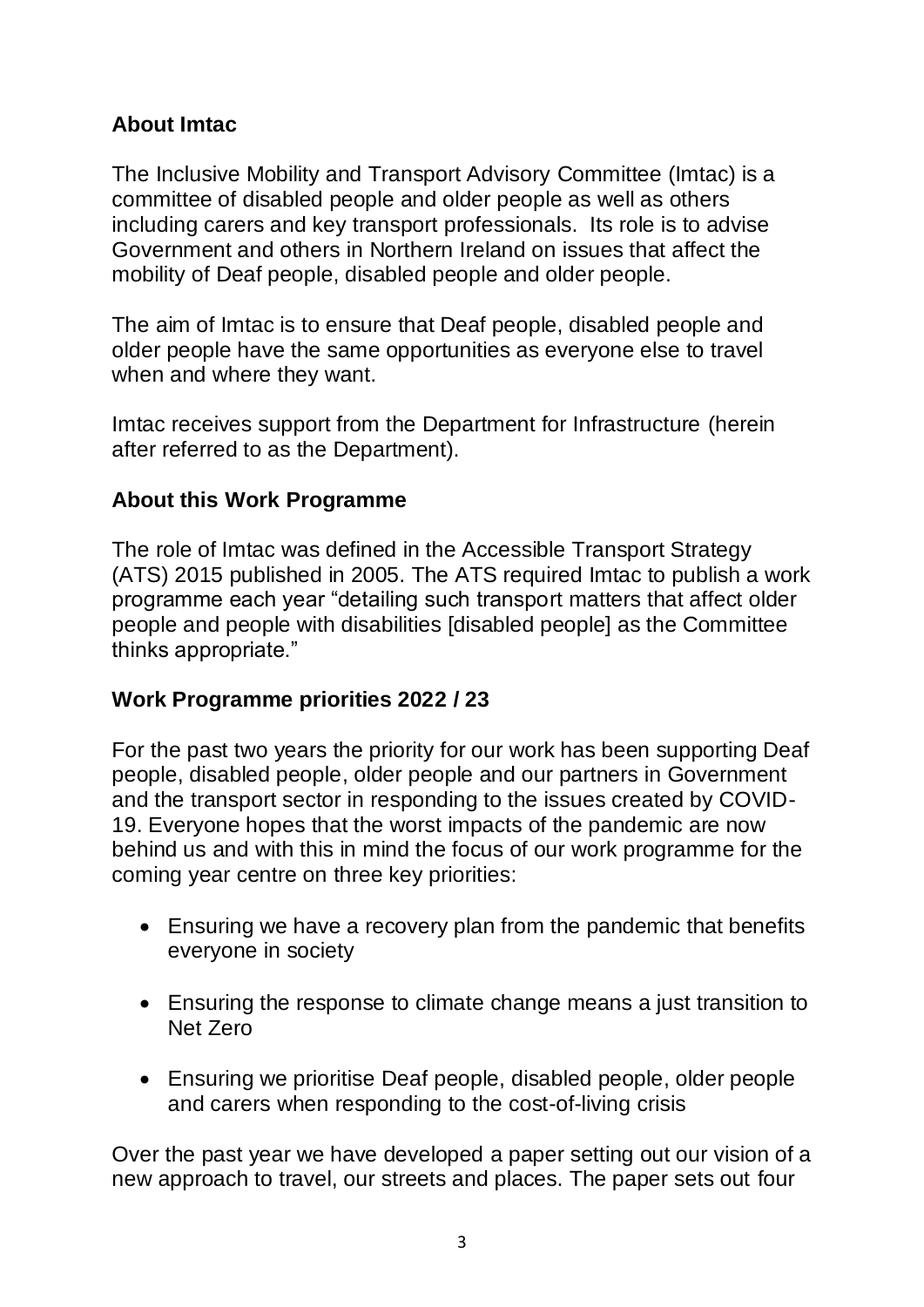key principles which will inform the advice we give to Government and others to ensure any potential measures to address our priorities are inclusive and accessible, benefiting everyone in society. These principles are:

- 1. Putting Deaf people, disabled people, older people and carers at the centre of every stage of decision making
- 2. Ensuring a shift in our cultures
- 3. Ensuring public and private investment contributes to an accessible and inclusive society
- 4. Ensuring end to end journeys are straightforward and accessible

Our advice will also reflect two fundamental principles which inform the ethos of the Committee. The first is the importance of understanding the social model, illustrating it is the decisions taken by society that disable people not their impairment. The second is the rights of Deaf people, disabled people, and others to access travel, our streets and places on an equal basis to others. In doing so we will highlight where existing legal requirements are not being met as well as highlighting wider Government obligations under the Articles of the United Nations Convention on the Rights of People with Disabilities (UNCRPD). Appendix A contains reference to the most relevant articles.

# **Core Work Programme Tasks**

Imtac routinely undertakes a number of core tasks including:

- Responding to consultations
- Responding to requests for advice and information from our stakeholders
- Raising issues relevant to older people and disabled people with our stakeholders
- Distributing information about services and policies to our stakeholders
- Holding an open and accessible recruitment process for members of Imtac each year
- Consulting on our work programme each year
- Providing training and support to members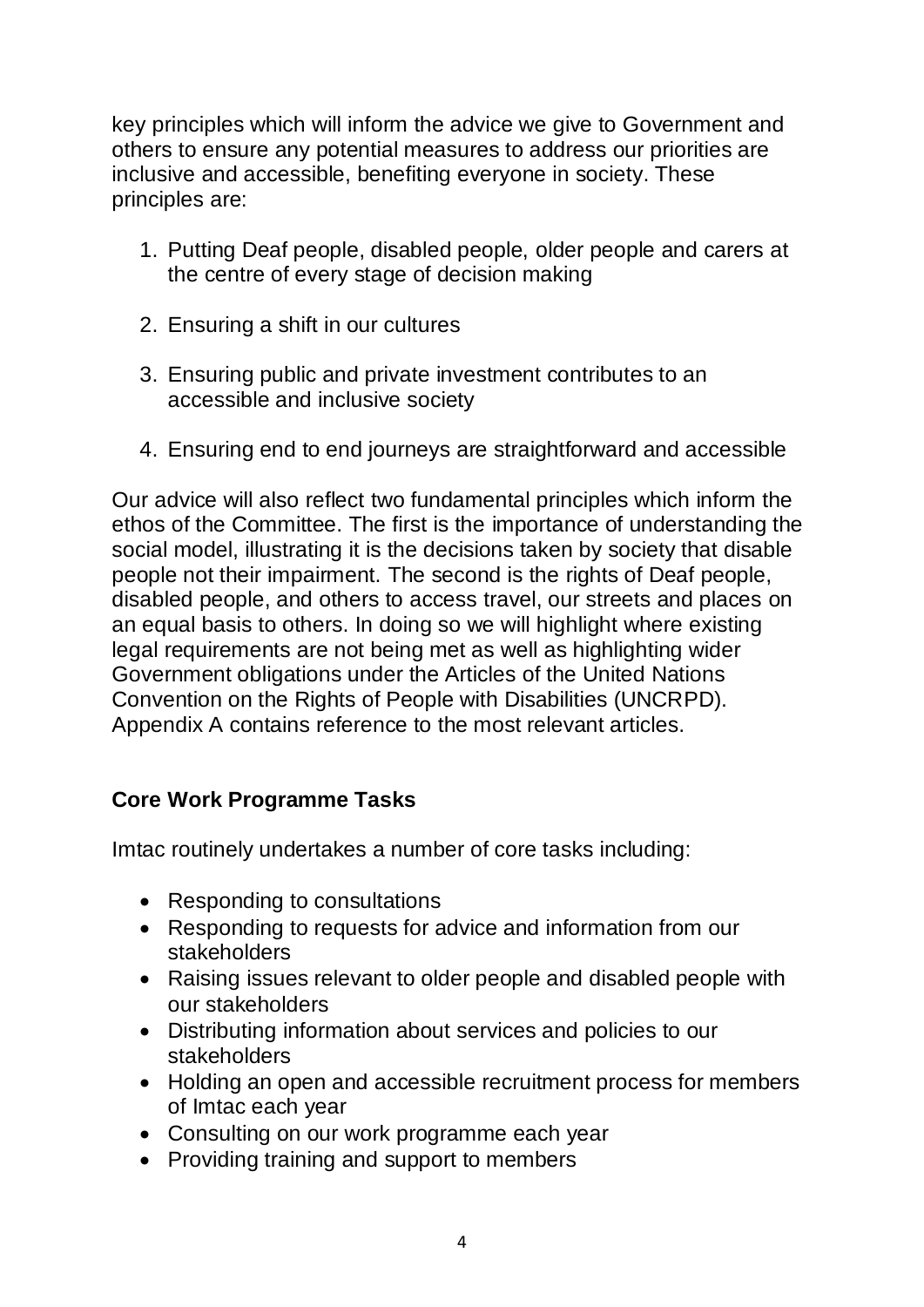- Holding at least 4 meetings each year
- Submitting a report annually in June to the Minister for Infrastructure outlining its achievements and advice to the Minister on transport matters that affect older people and disabled people as the committee think appropriate
- Other measures to involve a wide range of Deaf people, disabled people, older people and carers in the work areas of Imtac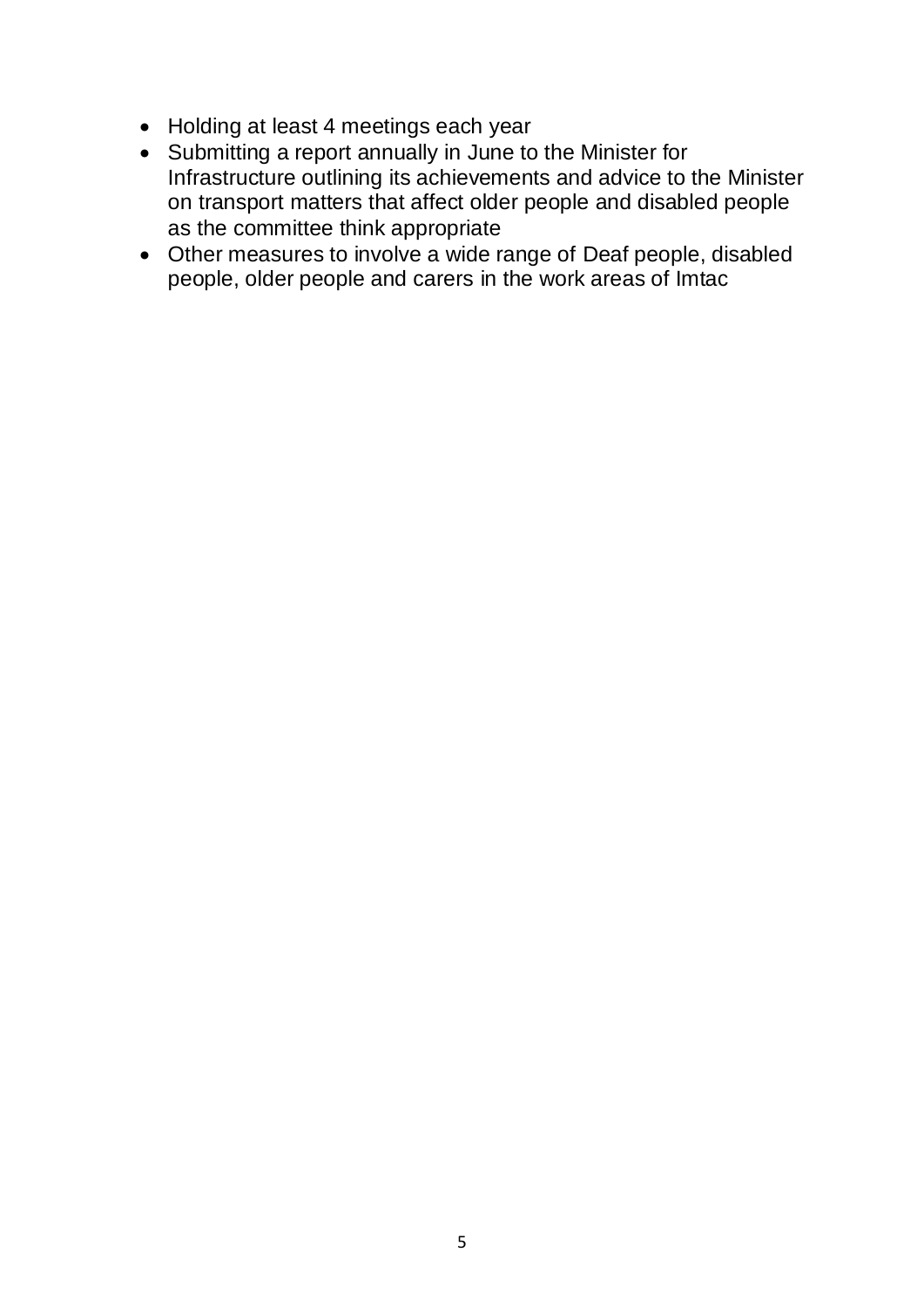# **2022 / 23 Work Programme Tasks**

# *1 Influencing strategy, plans, policies and projects*

#### Task one

The Committee will seek to ensure that our priorities on accessibility and inclusion are embedded in the design and implementation of major strategies. This year key strategies include:

- The formulation of a new Programme for Government
- The finalisation of the proposed Disability Strategy
- The development of the proposed Infrastructure Strategy for Northern Ireland 2050

#### Task two

The Committee will seek to ensure that our priorities on accessibility and inclusion are embedded into the design and implementation of major plans and policies. This year key plans and policies include:

- The new Belfast Metropolitan, North West, Sub Regional Transport and Regional Strategic Transport Network Transport Plans
- The further development of the Bolder Vision for Belfast proposals
- The development of a new Road Safety Strategy
- Proposed changes to the Concessionary Fares Scheme
- Policy in relation to tackling pavement parking
- Potential changes to the regulation of taxis
- Policy relating to post Brexit arrangements for people travelling with assistance dogs
- The ongoing review of the Public Service Vehicle Accessibility Regulations (PSVAR) by the UK Government

#### Task three

The Committee will seek to ensure that our priorities in accessibility and inclusion are embedded into the design and implementation of major projects. This year key projects include:

- Belfast Rapid Transit (BRT) Phase 2
- Implementation of the Belfast Cycling Network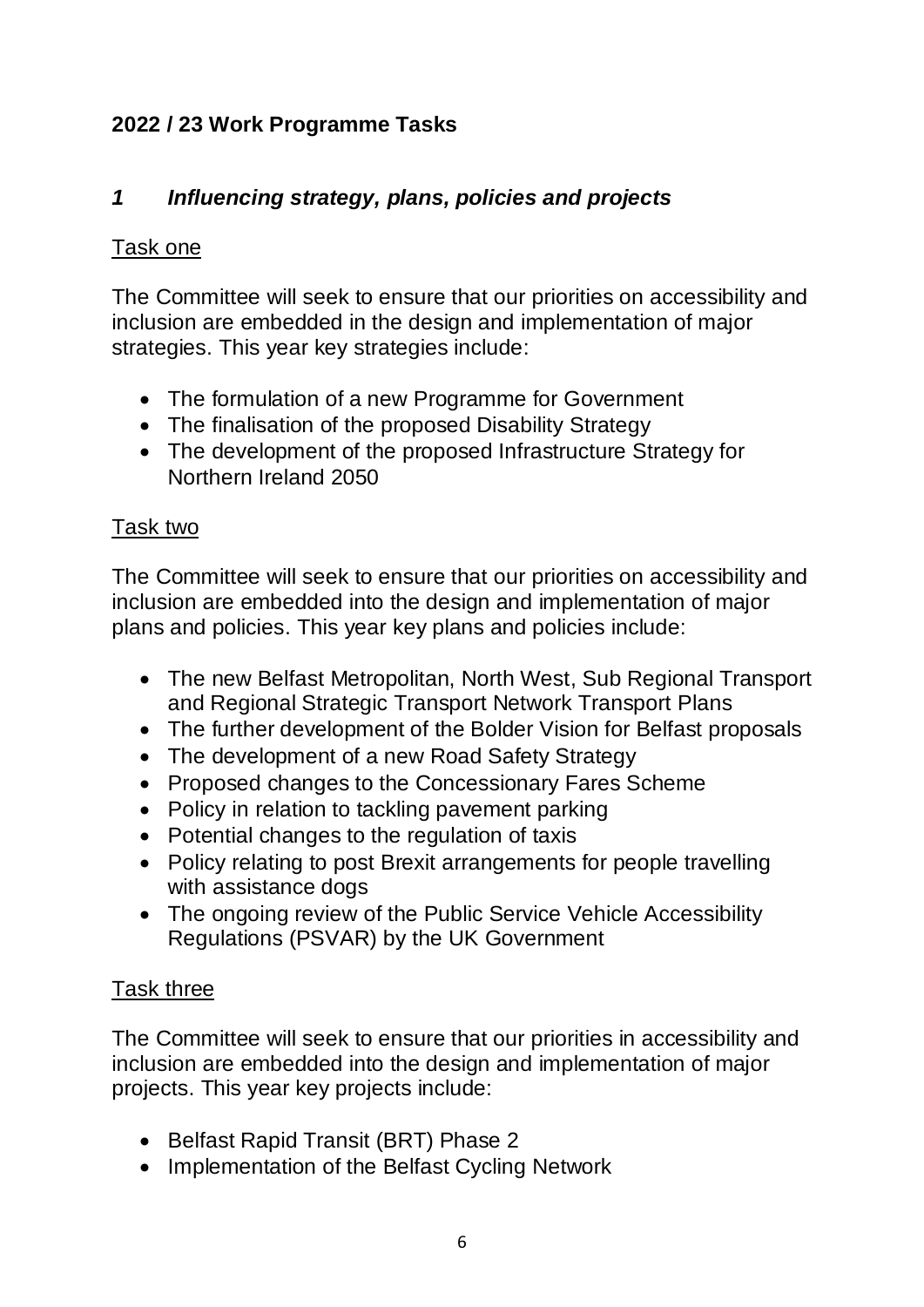- Implementation of the Blue Green Infrastructure Fund
- Development of the Living with Water Programme
- Public realm schemes including Belfast Streets Ahead Phases 3 & 5
- The Belfast Transport Hub, other station improvements and Park & Ride provision
- Translink Ticketing Project
- Translink Transforming Travel and Social Inclusion Project

# *2 Supporting innovation in policy and service developments*

# Task four

The Committee will continue to encourage and support innovation in policy and service developments which enhance accessibility and inclusion consistent with our priorities. This year the following key tasks will include:

- Engaging with Analysis, Statistics and Research Branch (ASRB) around potential improvements to the collection of data around transport and accessibility
- Building on progress to date we will encourage innovation in bus design through engagement with Translink on future procurement exercises
- Gathering user feedback on the operation of a trial of low-floor coaches and produce a report
- Updating and refreshing the Imtac paper, Flexible Future, highlighting the potential benefits of Demand Responsive Transport services
- Develop and publish a paper on lessons learned from investment in public realm schemes across Northern Ireland
- Develop and publish a paper highlighting barriers to cycling for Deaf people, disabled people and older people

# *3 Promoting engagement*

Wider engagement with Deaf people, disabled people, older people, carers and organisations responsible for travel, streets and places is a core focus for the work of Imtac. This work has been necessarily curtailed over the past two years. We hope to re-establish and rejuvenate this work in the coming year through implementing the following tasks.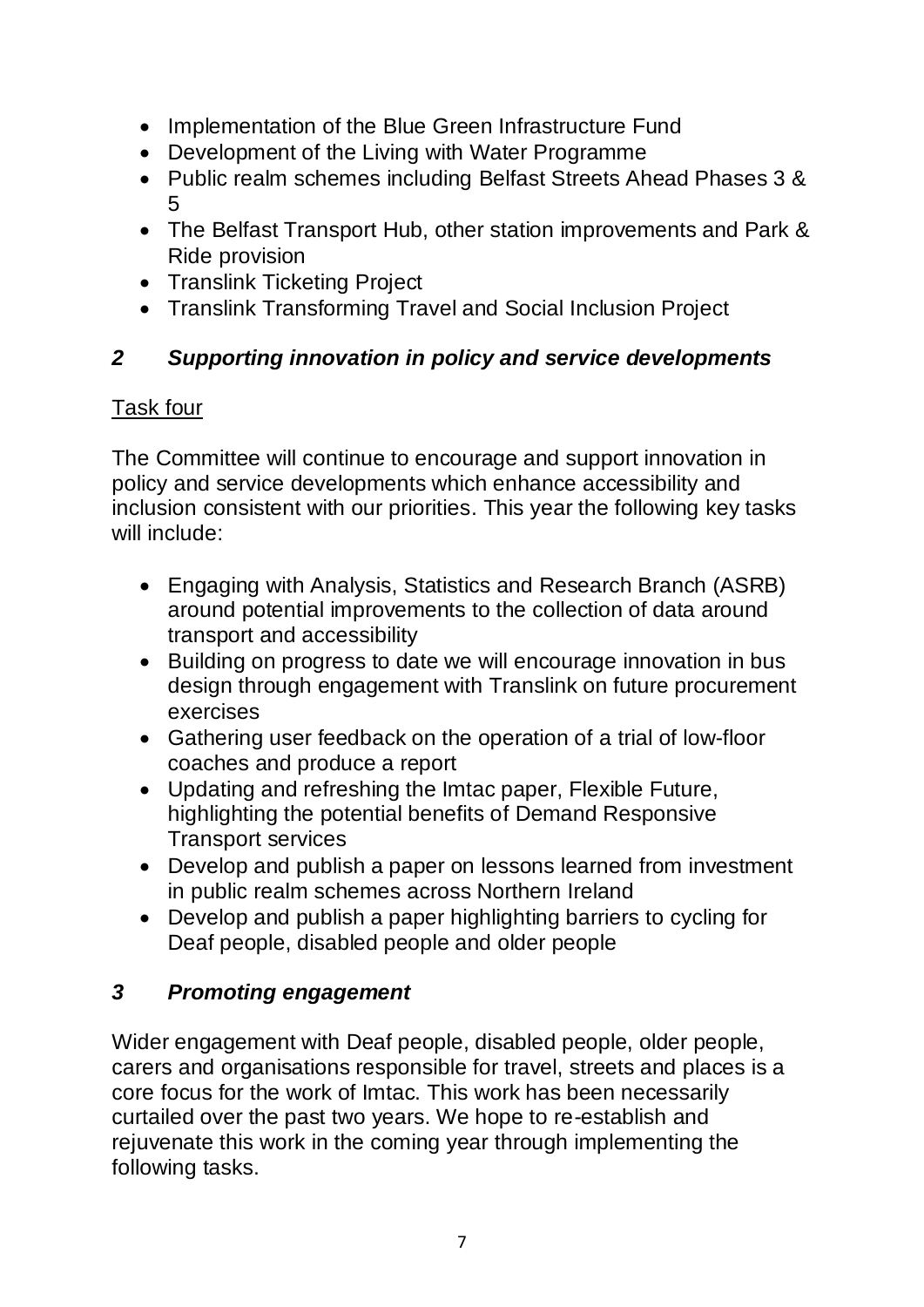# Task five

We will develop and implement proposals to restart and rejuvenate engagement to involve more Deaf people, disabled people, older people and carers in our work. This will include involving people in specific projects and tasks as well as holding more general public meetings.

#### Task six

We plan to undertake specific engagement with organisations responsible for travel, streets and places including:

- Developing and hosting a webinar targeted at the Department for Infrastructure, utility companies and others around maintaining accessibility during after undertaking streets works
- Develop an engagement event which showcases the benefits of Disability Equality Training to key stakeholders
- Host an engagement event targeted at the 11 local councils to discuss key issues and encourage further engagement

#### Task seven

We will continue active participation in existing fora to promote accessibility and inclusion and to share expertise. These include:

- The Accessibility 4 Nations Group (A4N)
- The Disability Strategy Co-Design Group
- The Walking and Cycling Advisory Group
- The Strategic Design Group
- The UNCRPD Independent Monitoring Mechanism Disability Forum

# *4 Developing as a Committee*

#### Task nine

The Committee has identified the following training it will provide to assist members:

• Governance training